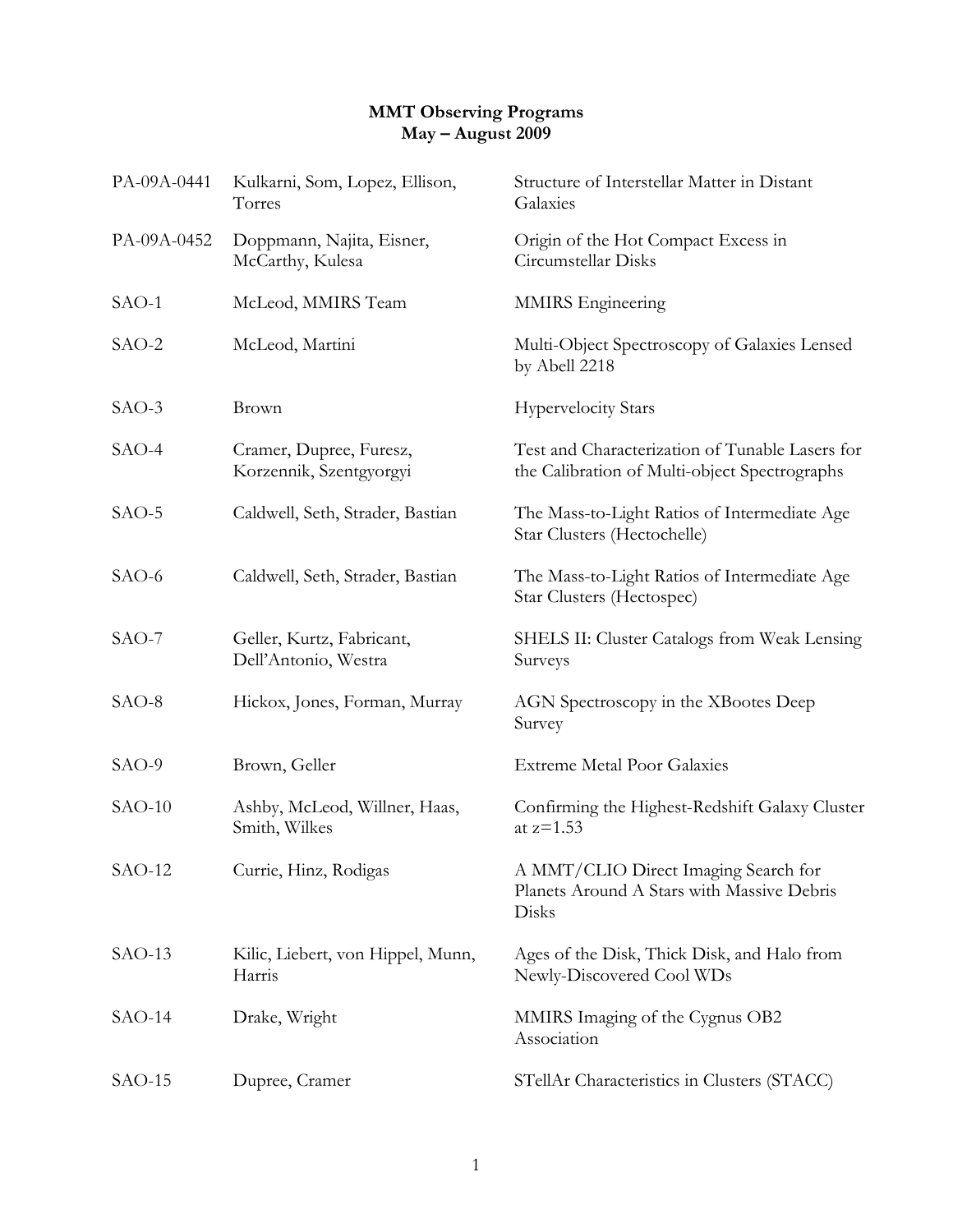| $SAO-16$ | Sand, Bechtold, McLeod                                                                     | Under the Microscope: Studying z~2 Lensed<br>Galaxies with MMIRS                    |
|----------|--------------------------------------------------------------------------------------------|-------------------------------------------------------------------------------------|
| $SAO-18$ | Wright, Drake, Steeghs, Drew                                                               | The Velocity Structure of Cygnus OB2                                                |
| $SAO-19$ | Kirshner, Challis, Foley, Rest,<br>Narayan                                                 | Supernova Spectroscopy - MMT Blue Channel                                           |
| $SAO-20$ | Ashby, McLeod, Hora, Smith,<br>Fazio, Surace, Krick                                        | Deep K-Band Imaging of the Deepest IR<br>Galaxy Survey Field                        |
| $SAO-21$ | Liu, McClintock                                                                            | An Exploratory MMT/Hectospec Study for<br>Holmberg II-ULX                           |
| $SAO-22$ | Ashby, McLeod, Hora, Smith,<br>Fazio, Surace, Krick                                        | Spectroscopic Redshifts for IR-Variable<br>Galaxies in the IRAC-CF                  |
| $SAO-23$ | Sand, Zaritsky, Graham, Pritchet,<br>Hoekstra                                              | A Systematic Search for Supernovae in Galaxy<br>Clusters                            |
| $SAO-25$ | Meibom, Barnes, Furesz, Latham,<br>Szentgyorgyi                                            | Calibrating Stellar Rotation as an Astronomical<br>Clock                            |
| UAO-E19  | Hart, Milton, Powell, Baranec,<br>McCarthy, Ammons, Lu                                     | Astrometric Characterization of GLAO at the<br>MMT and Commissioning of Tomography  |
| UAO-G20  | Skillman, Engelbracht, Marble, van<br>Zee                                                  | Low-Luminosity Galaxies in the Local Volume                                         |
| UAO-G59  | Carlin, Majewski                                                                           | Kinematics of Newly-Discovered Milky Way<br><b>Tidal Streams and Dwarf Galaxies</b> |
| UAO-L51  | Fontaine, Green, Van Grootel,<br>Charpinet, Randall                                        | Asteroseismology of the Rotating Subdwarf B<br>Star Pulsator, Feige 48              |
| UAO-S2   | Zaritsky, Sand, Sivanandam,<br>Herbert-Fort, Just, Graham, Bildfell,<br>Pritchet, Hoekstra | A Systematic Search for Supernovae in Galaxy<br>Clusters                            |
| UAO-S3   | Marble, Engelbracht, Skillman, van<br>Zee                                                  | Low-Luminosity Galaxies in the Local Volume                                         |
| UAO-S4   | Liebert, Kilic, Munn, von Hippel,<br>Harris                                                | Ages of the Disk, Thick Disk, and Halo from<br>Newly-Discovered Cool White Dwarfs   |
| UAO-S5   | Green, Kalirai                                                                             | On the Nature of Extreme Horizontal Branch<br>Stars in Open Clusters                |